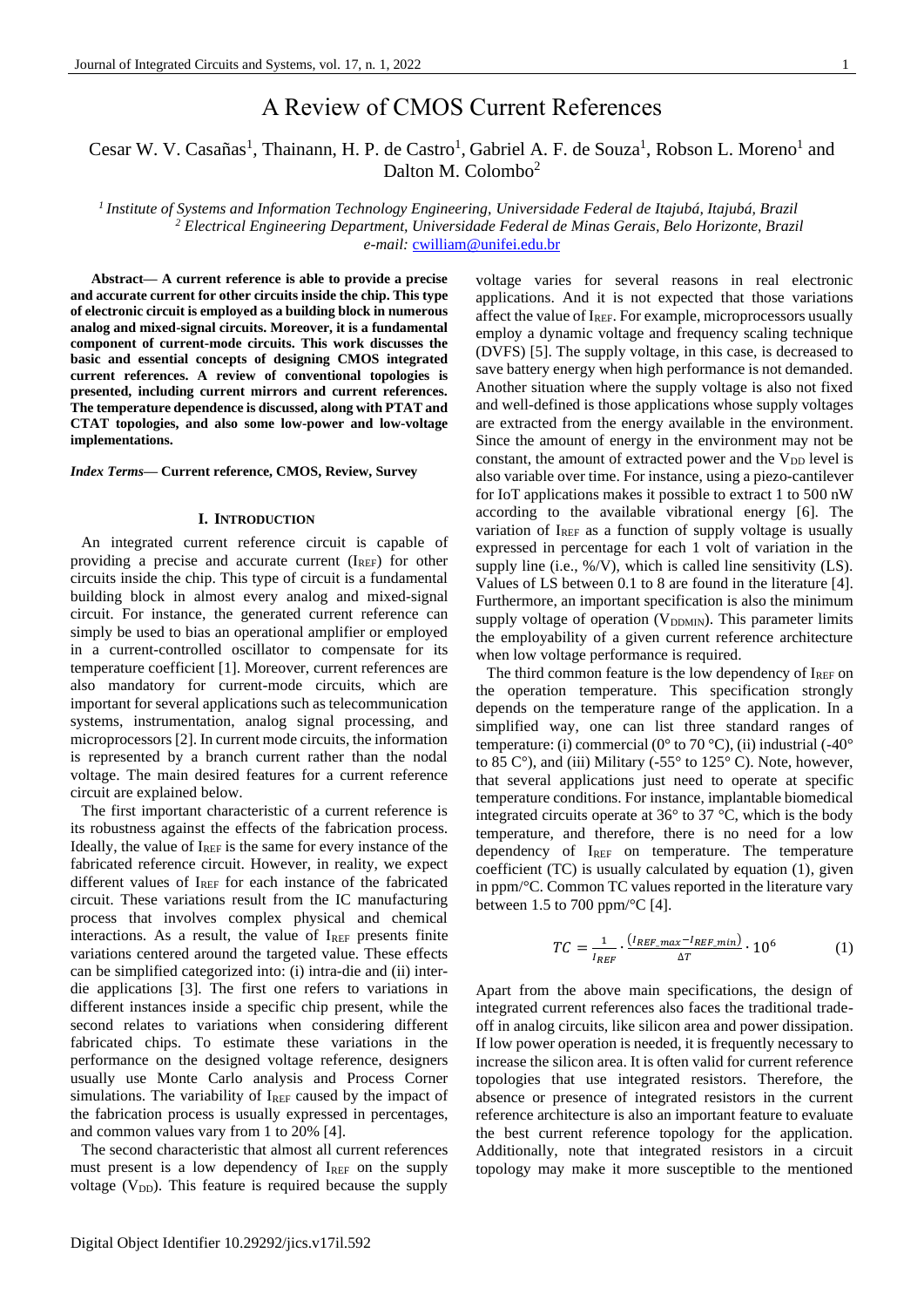impact of the fabrication process. The accuracy of the resistance of integrated resistors varies from 10% to 40% [4].

This work is organized as follows. Section II starts with a discussion of current mirror topologies. This type of circuit is a building block in the design of current references, and therefore, its understanding is needed. Section III presents basic and widely used current reference architectures and their limitations. The temperature effects on  $I_{REF}$  are presented in Section IV. Section V discusses a few examples of temperature compensated current references. A brief discussion of some low voltage and low power current reference architectures is given in Section VI. Finally, Section VII presents the conclusions.

## **II. CURRENT MIRROR**

Current mirrors are circuits that create a scaled copy of a reference current. This section presents a survey of the most common current mirror architectures.

*A. Simple Current Mirror*



Fig. 1 Simple current mirror.  $M_1$  and  $M_2$  are matched.

The simplest and most common current mirror is shown in Fig. 1. The output current,  $I_{\text{OUT}}$  is a scaled replica of the reference current, I<sub>REF</sub>, as shown by the next equations:

$$
I_{REF} = \frac{\mu C_{ox}}{2} \left(\frac{W}{L}\right)_1 (V_{GS1} - V_{TH})^2 (1 + \lambda V_{DS1})
$$
 (2)

$$
I_{OUT} = \frac{\mu C_{ox}}{2} \left(\frac{W}{L}\right)_2 (V_{GS2} - V_{TH})^2 (1 + \lambda V_{DS2})
$$
 (3)

Where  $\lambda$  is the channel length modulation parameter,  $\mu$ represents the mobility of electrons to the N channel transistor (holes to P channel transistor), and  $C_{ox}$  corresponds to oxide capacitance per unit area. Combining the equations 2 and 3, equation (4) can be written:

$$
I_{OUT} = I_{REF} \frac{(W/L)_2}{(W/L)_1} (1 + \lambda V_{Out})
$$
 (4)

By design, we can choose the same length of the channel to devices  $M_1$  and  $M_2$ , so the equation 4 is therefore described by:

$$
I_{OUT} = I_{REF} \frac{(W)_2}{(W)_1} (1 + \lambda V_{Out})
$$
 (5)

If  $\lambda = 0$ , the output current, I<sub>OUT</sub>, is a scaled replica of I<sub>REF</sub>, by the factor  $W_2/W_1$ . Considering the effect of the channel length modulation parameter, an precise copy requires a long channel lengh and therefore more silicon area. This architecture has a low relative output resistance. On the other

hand, this topology has a superior output dynamic range when compared with others [7].

#### *B. Wilson current mirror*

The Wilson current mirror structure, shown in Fig. 2, is an alternative to improve the low output impedance of the simple current mirror. The gate-to-source voltage of  $M_1$  and  $M<sub>2</sub>$  are equal. The device  $M<sub>3</sub>$  is added to increase the output impedance [7]. Note that in Fig. 2, the drain-to-source voltage of  $M_1$  is given by:

$$
V_{DS1} = V_{GS3} + V_{DS2} \tag{6}
$$



Fig. 2 Wilson current mirror.

Therefore,  $I_{\text{OUT}}$  is given by Equation (7):

$$
I_{OUT} = I_{Ref} \frac{W_2}{W_1} \frac{1 + \lambda V_{DS2}}{1 + \lambda (V_{DS1} + V_{GS3})}
$$
(7)

The output resistance is represented by Equation (8) [7], and the minimum output voltage is given by Equation (9):

$$
r_{out} \simeq r_{ds3} \frac{g_{m3}}{g_{m2}} g_{m1} r_{ds1}
$$
 (8)

$$
V_{OUT,min} = V_{sat3} + V_{GS1}
$$
 (9)

## *C. Improved Wilson current mirror*

The current mismatch in the Wilson current mirror is reduced if the circuit topology is modified as shown in Fig. 3 [7]. The drain-to-source voltage of  $M_1$  in this case is:

$$
V_{DS1} = V_{GS3} + V_{DS2} - V_{GS4}
$$
 (10)

The condition to have an equal drain-to-source voltage of  $M_1$  and  $M_2$  is to have an equal gate-to-source voltage of  $M_3$ and  $M_4$ . It is achievable if  $M_3$  and  $M_4$  are designed to be matched. Thus, the same size of transistors  $M_3$  and  $M_4$  is essential to make layout matching easier.

The relationship between I<sub>out</sub> and IREF is described by Equation (11). Moreover, the Equations for the output resistance and minimum output voltage are equal to that Wilson current mirror.

$$
I_{Out} = I_{Ref} \left(\frac{W_2}{W_1}\right) \frac{1 + \lambda V_{DS2}}{1 + \lambda V_{DS1}} \tag{11}
$$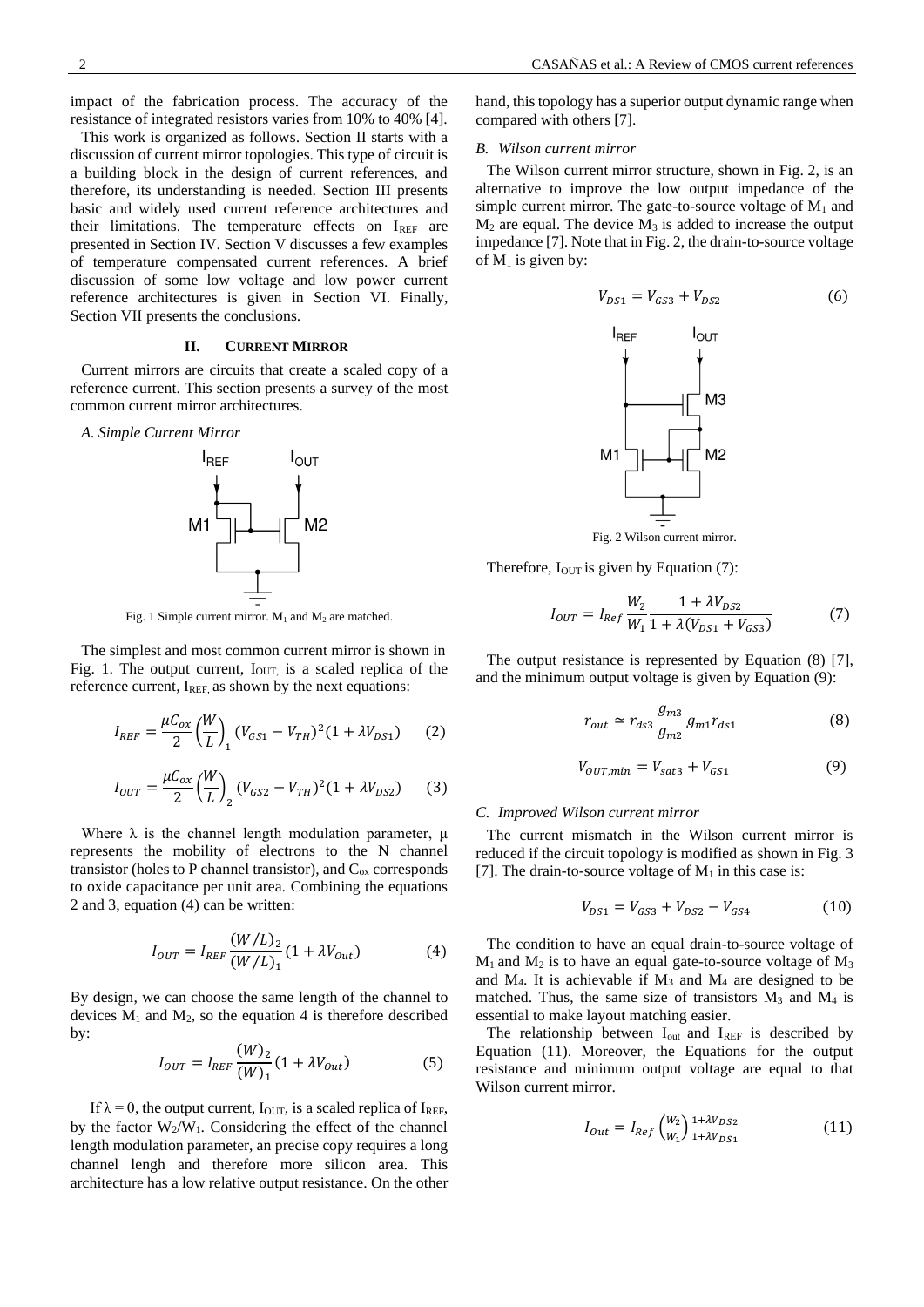









Fig. 5 Modified cascode current mirror.



Fig. 6 High compliance current mirror.

#### *D. Cascode current mirror*

Another option to increase the output impedance is shown in Fig 4. The output stage of cascode topology is built with devices  $M_2$  and  $M_3$ , which are biased by the diode-connected  $M_1$  and  $M_4$  transistors. The output resistance of this circuit is

given by (12) [8], which is the product of the intrinsic gain of device  $M_3$  ( $g_m$  $r_{ds3}$ ) by the drain resistance of transistor  $M_2$  $(r_{ds2})$ . The output current as a function of I<sub>REF</sub> is also given by (11).

$$
r_{out} \approx g_{m3} r_{ds3} r_{ds2} \tag{12}
$$

The minimum output voltage required for operation is expressed by  $(13)$  [7, 8].

$$
V_{out,min} = 2V_{sat} + V_{TH} \tag{13}
$$

## *E. Modified cascode current mirror*

The Wilson, The improved Wilson, and the cascode current mirror architectures show an increase in the output resistance, but the payoff is a reduction in the output dynamic range. An alternative that allows an increase in the dynamic range is shown in fig. 5. The minimum output voltage for this configuration is given by [7]:

$$
V_{out,min} = 2V_{sat} \tag{14}
$$

## *F. High compliance current mirror*

The high compliance current mirror, also called a wideswign current mirror, is shown in Fig. 6. It has a minimum output voltage of two overdrive voltages if the value of *Vbias* is suitable to keep the saturation of transistors  $M_3$  and  $M_4$ . The saturation of device  $M_1$  is guaranteed if:

$$
V_{bias} - V_{GS4} > V_{sat1} \tag{15}
$$

The transistor  $M_4$  is saturated if:

$$
V_{bias} - V_{DS1} - V_{TH4} < V_{GS1} - V_{DS1} \tag{16}
$$

Substituting the gate-to-source voltage  $V_{GSx} = V_{Sat, x} + V_{TH, x}$ (where the sub-index "x" is 1 or 4) in the above equations, the following inequalities are obtained: *Vbias* > 2*VSat*+ *VTH,4* and  $V_{bias} < V_{Sat,1} + 2V_{TH}$ . So, the value of  $V_{bias}$  must be kept between two threshold voltages plus one saturation voltage and two saturation voltages plus one threshold.

Equation (11) describes the behavior between  $I_{out}$  and  $I_{ref}$ . Similar to the modified cascode current mirror, this topology has two saturation voltages as minimum output voltage.

## *G. Enhanced output-impedance current mirror*

Using feedback is possible to increase the output resistance of a current mirror [7].



Fig. 7 Enhanced output-impedance current mirror.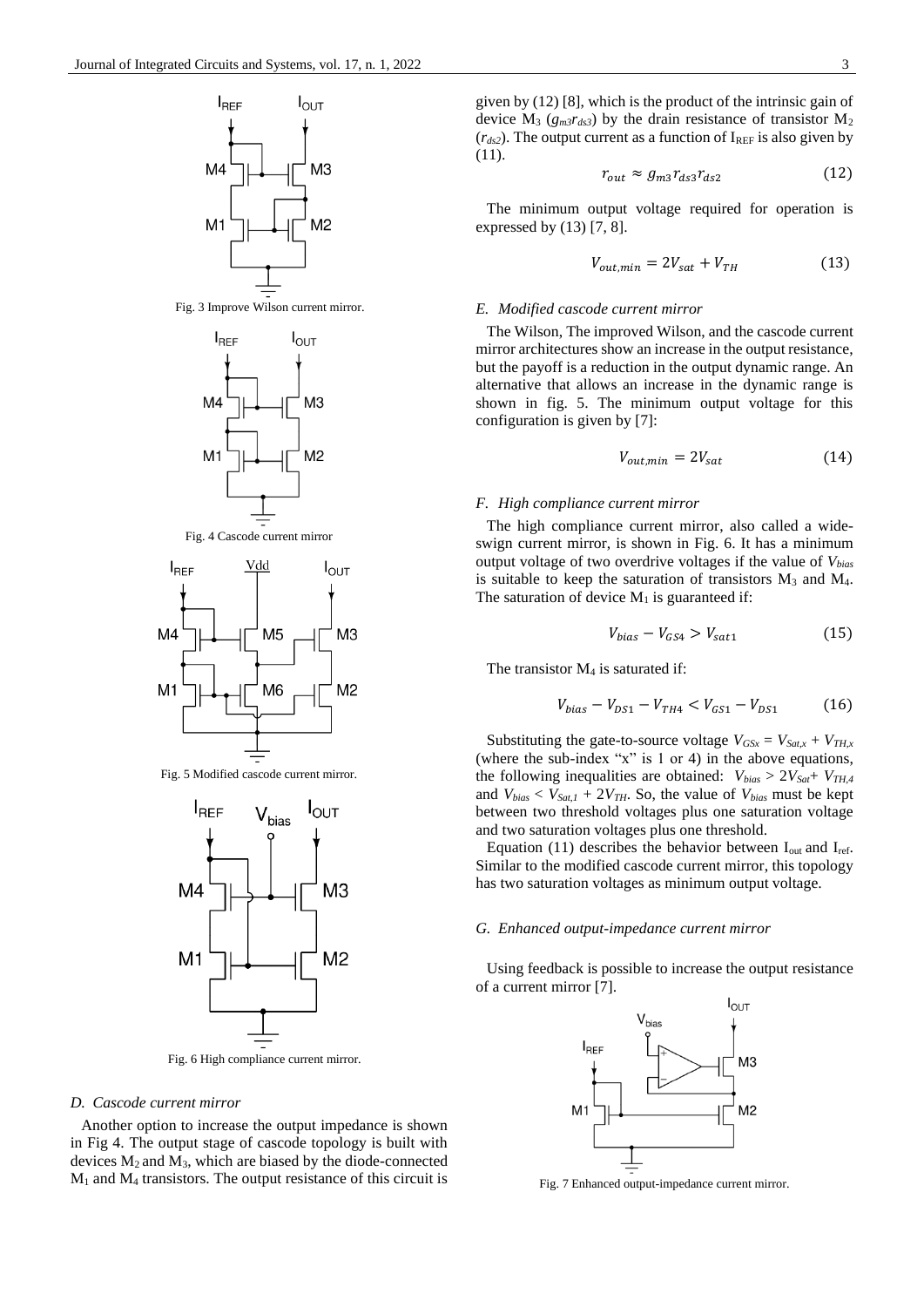Fig. 7 illustrates the use of feedback. The gate voltage of transistor  $M_3$  is the product of the amplifier's gain  $(A)$  by the difference between a bias voltage (*Vbias*) and the drain voltage of device  $M_2$  ( $V_{DS2}$ ).

To obtain electrical matching between the reference current and the output current, the *Vbias* voltage must be equal to the  $V_{GSI}$  voltage of transistor  $M<sub>1</sub>$ , which is diode-connected.

The output resistance of this circuit topology is approximately [7]:

$$
r_{out} \simeq Ar_{ds2}g_{m3}r_{ds3} \tag{17}
$$

The minimum output voltage is given by  $(18)$ , and  $I<sub>OUT</sub>$  is also given by (11).

$$
V_{out,min} = V_{bias} + V_{sat3}
$$
 (18)

Table 1 summarizes the main specifications of the presented current mirrors. Note that the lowest V<sub>out, min</sub> is archived by simple current mirror topology, and the largest output resistance is achieved by the enhanced outputimpedance current mirror.

## **III. CURRENT REFERENCES**

The current mirror architecture reviewed in the last section can be employed as a building block to design current reference circuits. This section presents three widely used and traditional ways to design a simple current reference.

#### *A. Simple Current Reference*

The simplest way to implement a current reference *IREF* is shown in Fig. 8. Note that the ideal current source of Figure 1 (i.e., the simple current mirror) was replaced by a resistor.



Fig. 8 Simple current reference.

Therefore, the current reference  $I_{REF}$  is produced by the difference between the power supply, *V<sub>DD</sub>*, and gate-source voltage of transistor M1, *VGS1*, divided by resistor R. Therefore, *IREF* can be modeled as (19):

$$
I_{REF} = \frac{V_{DD} - V_{GS1}}{R}
$$
 (19)

In Equation 19,  $I_{REF}$  is directly and inversely proportional to the supply voltage and the integrated resistor, respectively. Therefore, the accuracy of the current reference will be significantly affected by the resistor's tolerance and variations (DC or AC) in the supply voltage.

#### *B. Widlar Current Reference*

Another method to generate a current reference is illustrated in Fig. 9.



Fig. 9 Widlar current reference.

Note that this circuit is equal to the last case, except by the resistor  $R_2$ , which is connected to the source of device  $M_2$  for limiting its drain current  $I_{D2}$ . The gate-source voltage value of transistor  $M_1$  is  $V_{GSI} = V_{GS2} + I_{OUT} * R2$ . Therefore, the reference current  $I_{REF}$  is given by Equation (20):

$$
I_{REF} = \frac{V_{DD} - V_{GS2} - I_{OUT}R_2}{R_1}
$$
 (20)

#### *C. VREF-based current reference*

Another current reference architecture that is widely presented in the literature [8], is the circuit shown in Fig. 10. Assuming an ideal operational amplifier, Op-Amp, the reference current is represented by (21):

| Architecture  | $N^{\circ}$ of Transistor | $\rm V_{out,min}$                                   | $r_{\text{out}}$                                                           |  |  |  |
|---------------|---------------------------|-----------------------------------------------------|----------------------------------------------------------------------------|--|--|--|
| Simple        | 2                         | $V_{\text{sat2}} = V_{\text{GS2}} - V_{\text{TH2}}$ | $r_{ds2}$                                                                  |  |  |  |
| Wilson        | 3                         | $V_{\text{sat3}} + V_{\text{GS1}}$                  | $r_{out} \simeq r_{ds3} \frac{g_{m3}}{g_{m2}} g_{m1} r_{ds1}$              |  |  |  |
| I. Wilson     | 4                         | $V_{\text{sat3}} + V_{\text{GS1}}$                  | $r_{out} \simeq r_{ds3} \frac{\tilde{g}_{m3}^{m2}}{g_{m2}} g_{m1} r_{ds1}$ |  |  |  |
| Cascode       | 4                         | $2V_{sat} + V_{TH}$                                 | $r_{out} \simeq g_{m3} r_{ds3} r_{ds2}$                                    |  |  |  |
| M. Cascode    | 6                         | $2V_{sat}$                                          | $r_{out} \simeq g_{m3} r_{ds3} r_{ds2}$                                    |  |  |  |
| H. Compliance | 4                         | $2V_{sat}$                                          | $r_{out} \simeq g_{m3} r_{ds3} r_{ds2}$                                    |  |  |  |
| Enhanced      | 3 plus 1 OpAmp            | $V_{bias} + V_{sat3}$                               | $r_{out} \simeq Ag_{m3}r_{ds3}r_{ds2}$                                     |  |  |  |

Table I. A performance comparison between current mirror topologies.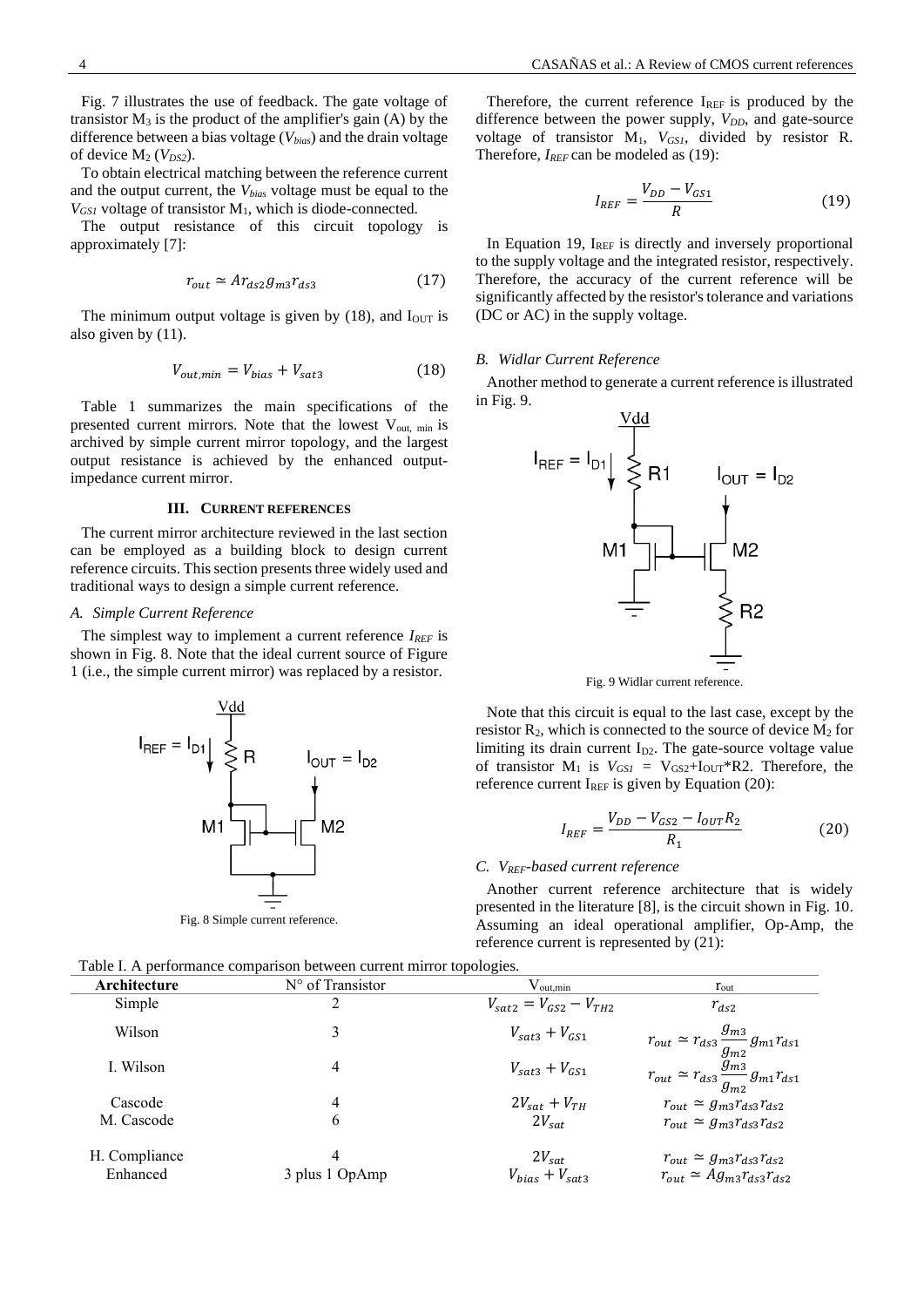$$
I_{REF} = \frac{V_{REF}}{R}
$$
 (21)

To reduce the dependence of the current mirror performance on variations in the IC process, supply voltage, and temperature, the voltage *VREF* should be generated by a voltage reference circuit and a highly precise and accurate integrated resistor. Alternatively, resistor "R" can be carefully chosen if placed outside the chip, at the cost of lower integration.



Fig. 10 Current reference using Op.-Amp.

The above three methods to generate a current reference are simple and useful. However, the first two circuits suffer from supply variations or resistor tolerance, which may make them an invalid option for products that must rely on accurate current references. Moreover, the output provided by these two circuits also varies with temperature, which is a limiting factor for its employment. Finally, although the third architecture is robust against *V<sub>DD</sub>* and temperature variations, it depends directly on a voltage reference circuit.

## **IV. TEMPERATURE DEPENDENCY**

As is widely known, several electric parameters used in electronic circuits depend on the operating temperature, such as the resistance of resistors. Typically, but not always, their resistance increases linearly with an intense increase in the temperature. Not unlike resistors, other devices such as bipolar junction transistors, BJTs, MOS transistors, and diodes also suffer variations in their operation caused by temperature variations. In literature, we usually use the following terms to represent the dependency regarding the temperature. When a voltage or a current increases linearly with the temperature, it is called Proportional to Absolute Temperature (PTAT) [9-12]. When it decreases linearly with the temperature, it is called Complementary Proportional to the Absolute temperature (CTAT). In this chapter, some PTAT and CTAT current reference topologies will be discussed.

## *A. PTAT Current Reference*

The most traditional method to generate a PTAT current reference is using the  $V_{BE}$  difference ( $\Delta V_{BE}$ ) of two transistors with different areas or collector currents. Fig. 8 shows two circuit topologies for the PTAT current reference used in the literature [11].

The first topology, Fig. 11 (a) uses bipolar junction transistors to generate the PTAT component [13]. The

voltage  $V_{BE}$  of a bipolar transistor BJT is given by Equation (22):

$$
V_{BE} = U_T \cdot \ln\left(\frac{I_0}{I_S}\right) \tag{22}
$$

where  $I_0$  is the current passing through the transistor,  $I_S$  the saturation current and  $U_T$  is the thermal voltage, defined as  $KT/q$ , where *K* is the Boltzmann constant and *q* is the charge of an electron. As a consequence, Equation (23) described the current across resistor R3. The emitter area of Q1 is assumed to be N times larger than Q2.

$$
I_{R3} = \frac{V_{BEQ1} - V_{BEQ2}}{R_3} \tag{23}
$$

Substituting Equation (22) in (23), Equation (24) is obtained:

$$
I_{R3} = \frac{U_T \cdot \ln\left(\frac{NI_0}{I_S}\right) - U_T \cdot \ln\left(\frac{I_0}{I_S}\right)}{R_3} \tag{24}
$$

Equation (24) can be simplified as (25). Note that current  $I_{R3}$  is directly proportional to the temperature, as  $U_T$  varies positively with increasing temperature.

$$
I_{R3} = \frac{U_T}{R_3} \cdot \ln(N) \tag{25}
$$

The topology in Fig. 11 (b) generates a similar PTAT current by only using MOS transistors. N1 and N2 transistors should operate in a weak inversion region [14]. The weak inversion current flowing through the transistor terminals is given by Equation (26):

$$
I_{DS} = I_0 \cdot exp\left(\frac{V_{GS} - V_{TH}}{n \cdot U_T}\right) \left(1 - exp\left(-\frac{V_{DS}}{U_T}\right)\right) \quad (26)
$$

Here, *I<sup>0</sup>* is given by Equation (27), where *n is* the slope factor in weak inversion. Considering the voltage  $V_{DS}$  greater than or equal to three times the size of the thermal voltage  $U_T$ , the second portion of the multiplication of Equation (26) can be ignored, thus resulting in (27):

$$
I_0 = \mu_0 \cdot C_{OX} \cdot \frac{W}{L}(n-1)U_T^2 \tag{27}
$$

Fig. 8 (b) illustrates a topology consisting of a PMOS current mirror, an NMOS degenerate current mirror, and a resistor. For correct functioning, transistors  $N_1$  and  $N_2$  must operate in the inversion region. The PTAT voltage depends on the current  $I_1$ , which in turn depends on the resistor  $R_1$  and the gate-source voltages  $V_{GSN1}$  and  $V_{GSN2}$ , given by (28):

$$
I_1 = \frac{V_{GSN1} - V_{GSN2}}{R_1} \tag{28}
$$

Isolating Equation (26) as a function of *VG*S, and substituting it in equation (28), obtains (29), where S is the aspect ratio of the transistor.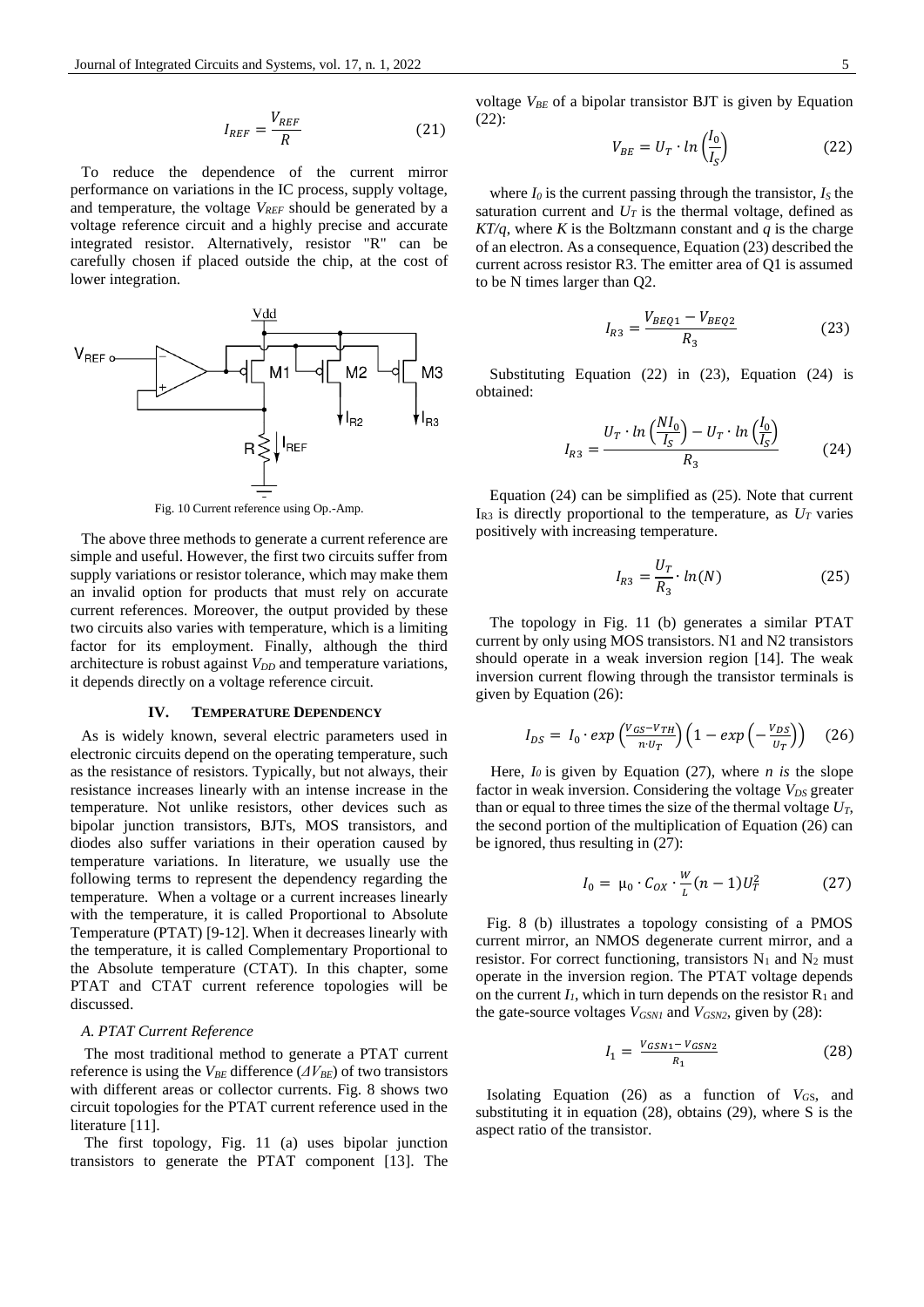

$$
I_1 = \frac{1}{R_1} n \cdot U_T \cdot \ln\left(\frac{S_{N2}}{S_{N1}}\right) \tag{29}
$$

One way to reduce the channel length modulation effects, and, as a consequence, improve the line regulation of the circuit of Fig. 11 (b), is utilizing the inclusion of an OpAmp in the circuit. In this case, the differential inputs are connected at the drains of  $P_1$  and  $P_2$ , and output at the gates of the same transistors.

#### *B. CTAT Current Reference*

The most traditional way to generate a CTAT voltage is using a BJT transistor, because its base-emitter voltage,  $V_{BF}$ , decreases approximately linearly with the increase in temperature. An alternative method is employing the *VGS* voltage of the MOS transistor, which in weak inversion, is defined by Equations (30) and (31):

$$
|V_{GS}| \approx |V_{GS}|(T_0) + K_G\left[\left(\frac{T}{T_0}\right) - 1\right] \tag{30}
$$

$$
K_G \cong K_{T1} + |V_{GS}|(T_0) - |V_{TH}|(T_0) - V_{OFF} \tag{31}
$$

where the variables *KT1* and *VOFF* are BSIM4V4 parameters (MOS transistor model family) for the thermal coefficient (TC) of *VTH* and the displacement voltage in the subthreshold region, considering the very large length (*L*) and width (*W*), respectively [15]:. (TC) of  $V_{TH}$  and the displacement voltage in the subthreshold region, considering the very large length (*L*) and width (*W*), respectively [15]. With typical values of  $K_{TI}$ ,  $V_{OFF}$ ,  $V_{GS}(T_0)$ , and  $V_{TH}(T_0)$ , the constant  $K_G$  becomes negative, and the gate-source voltage is a CTAT voltage.

In [16], a different way to generate a CTAT voltage is presented. It is used two MOS transistors with different channel lengths with different threshold voltages, *VTH*, which in turn also has a CTAT behavior.

Fig. 12 shows two circuit topologies able to generate a CTAT current. The first one, shown in (a), uses the  $V_{GS}$ , while the second one in (b), uses a bipolar device.

Considering the circuit in Fig 12, (a), the voltage across resistor  $R_1$  is the  $V_{GS}$  voltage of transistor  $M_4$ , which makes the current  $I_{RI}$  to be given by Equation (32) [15]:

$$
I_{R1} = \frac{V_{GSM4}}{R_1} \tag{32}
$$



The circuit topology of Fig. 12 (a) is very interesting for applications that require low silicon area occupation where the silicon area can be a problem.

The current generated by the circuit topology of Fig. 12 (b) is given by (33):

$$
I_{R2} = \frac{V_{BEQ1}}{R_2} \tag{33}
$$

## **V. TEMPERATURE-COMPENSATED CURRENT REFERENCES**

A concept widely used in the various typologies found in the literature would be the sum of an  $I_{\text{PTAT}}$  current with another  $I_{CTAT}$  through a current mirror as shown in Fig. 13:



Fig. 13 Generic current reference circuit

One of the first references listed in the literature was proposed by Lee and Park [18]. Its topology uses only MOS transistors and weak inversion resistors. The topology is shown in Fig. 14 and the current  $I_0$  is given by Equation (34):

$$
I_0 = \frac{1 - \sqrt{m_3}}{1 + 2\sqrt{m_2}} \sqrt{m_1 m_4} \left(\frac{V_{DD} - 3V_{TH3}}{R}\right) \tag{34}
$$



Fig.14 Current reference proposed by [18].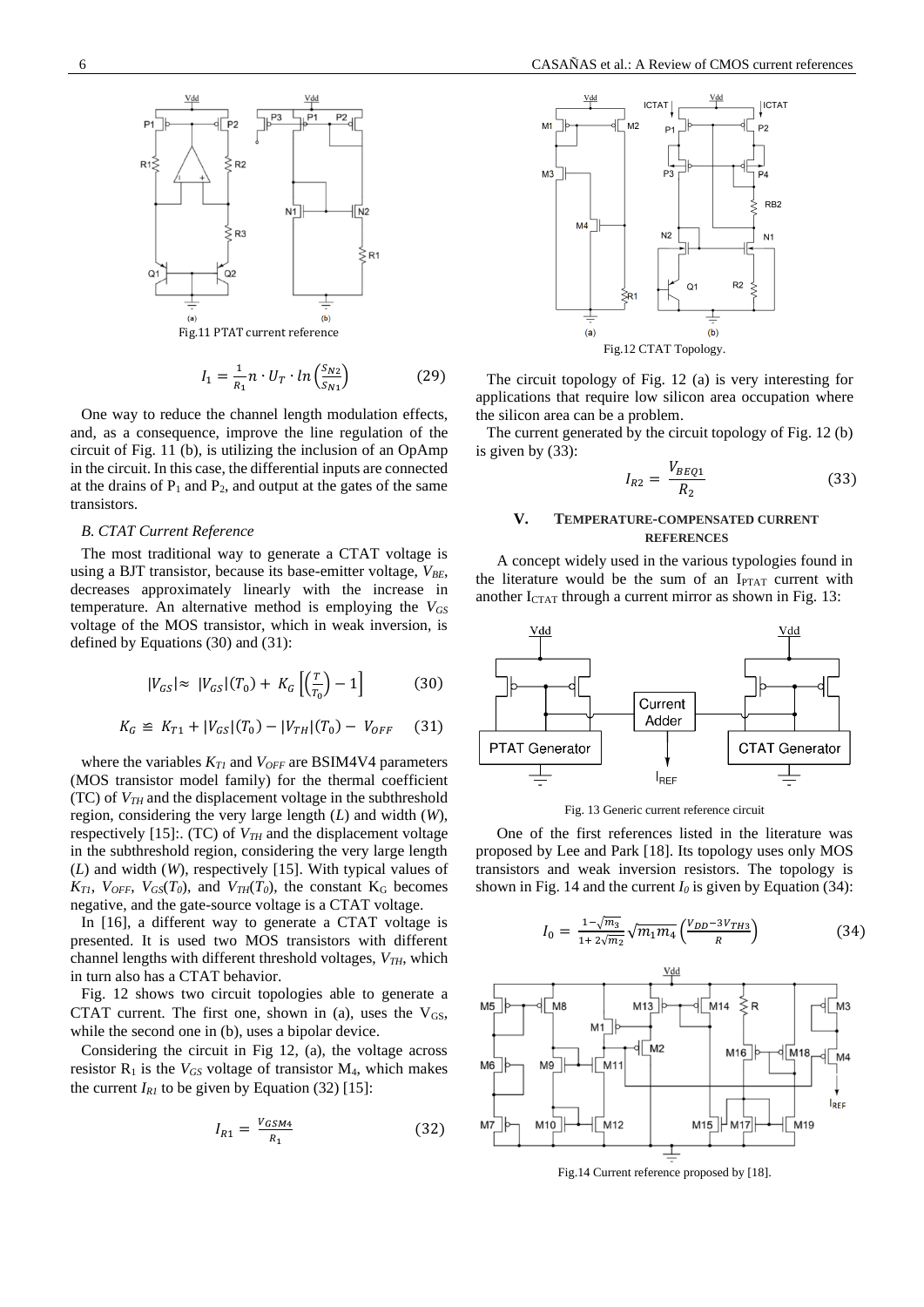Where the constants  $m_1$ ,  $m_2$ ,  $m_3$  and  $m_4$  are parameters that depend on process variables such as dimensioning, mobility of carriers, and oxide capacitance.

Almost ten years after the publication of [18], work [19] was published. The compact circuit topology of [19] is shown in Fig. 15. The circuit has a good PSRR as it is based on a Widlar current source.

The current mirror  $M_3$  -  $M_4$  sets the aspect ratio *m* between the currents through the two branches, while the Widlar current source  $M_1 - M_2 - R_1$  defines the value of the reference current *I*. Using Kirchhoff's law in the circuit (a), equation (35) is obtained:

$$
V_{GS1} + V_{GS5} - V_{GS2} - mR_1I = 0 \tag{35}
$$



Fig.15 Current reference proposed by [19].

Isolating  $V_{GS}$  from the  $I_D$  equation in strong inversion, and substituting in (35), Equation (36) is achieved:

$$
\sqrt{\frac{I}{\beta_{n0}}} \left( \frac{1}{\sqrt{S_1}} + \frac{1}{\sqrt{S_5}} - \sqrt{\frac{m}{S_2}} \right) + V_{TH} - mR_1 I = 0
$$
 (36)

Where  $\beta_{n0} = \mu_n C_0 x/2$  and  $S_i$  is the  $m_i$  transistor aspect ratio. The voltage drop across resistor  $R_I$  is given by the sum of two terms with opposite temperature coefficients. The first one is related to the overdrive voltage of transistors  $M_1$ ,  $M_2$ , and  $M_5$ , and has a positive temperature variation, which is due to the negative variation of the  $\mu_n$  mobility.

The second term is the threshold voltage *VTH* whose temperature dependency is negative, as mentioned before. A current with a low-temperature coefficient can be obtained if the ratio of these terms is properly chosen. Simply, the value of R1 must be designed accordingly to (37) [19], where  $K_{\mu n}$ ,  $KV_{TH}$  and  $K_{R1}$ , represent the temperature coefficient (K) of the electron mobility, threshold voltage, and resistance of  $R_1$ .

$$
R_1 = \frac{V_{TH}}{mI} \frac{K_{\mu n} + 2K_{VTH}}{K_{\mu n} + 2K_{R1}} \tag{37}
$$

Figure 16 shows a current reference topology [20] that works as illustrated by figure 13. Its temperature compensation depends on a sum of a PTAT current with a CTAT current, and a calibration circuit.



Another circuit reference that also operates using the balanced summing of oppositive temperature coefficients is shown in figure 17 [17]. The compensated current *IREF* is given by Equation (40), where  $\alpha_1$  and  $\alpha_2$  are parameters that

depend on the aspect ratios of the transistors.

$$
I_{REF}(T) = \alpha_1 I_{PTAT}(T) + \alpha_2 I_{CTAT}(T) \tag{38}
$$



Fig. 17 Compensated *IREF* proposed by [17].



A different approach to generating a temperaturecompensated current reference is proposed by [21]. In this circuit topology, shown in figure 18, the MOSFET (MZTC) that generates IREF is biased at a zero-temperature coefficient (ZTC) condition.

To achieve such biasing, a certain voltage must be applied between the gate and the bulk terminals of the transistor, *VGB*. The gate voltage and the drain current at these conditions are named *VGZ* e *IDZ*, respectively.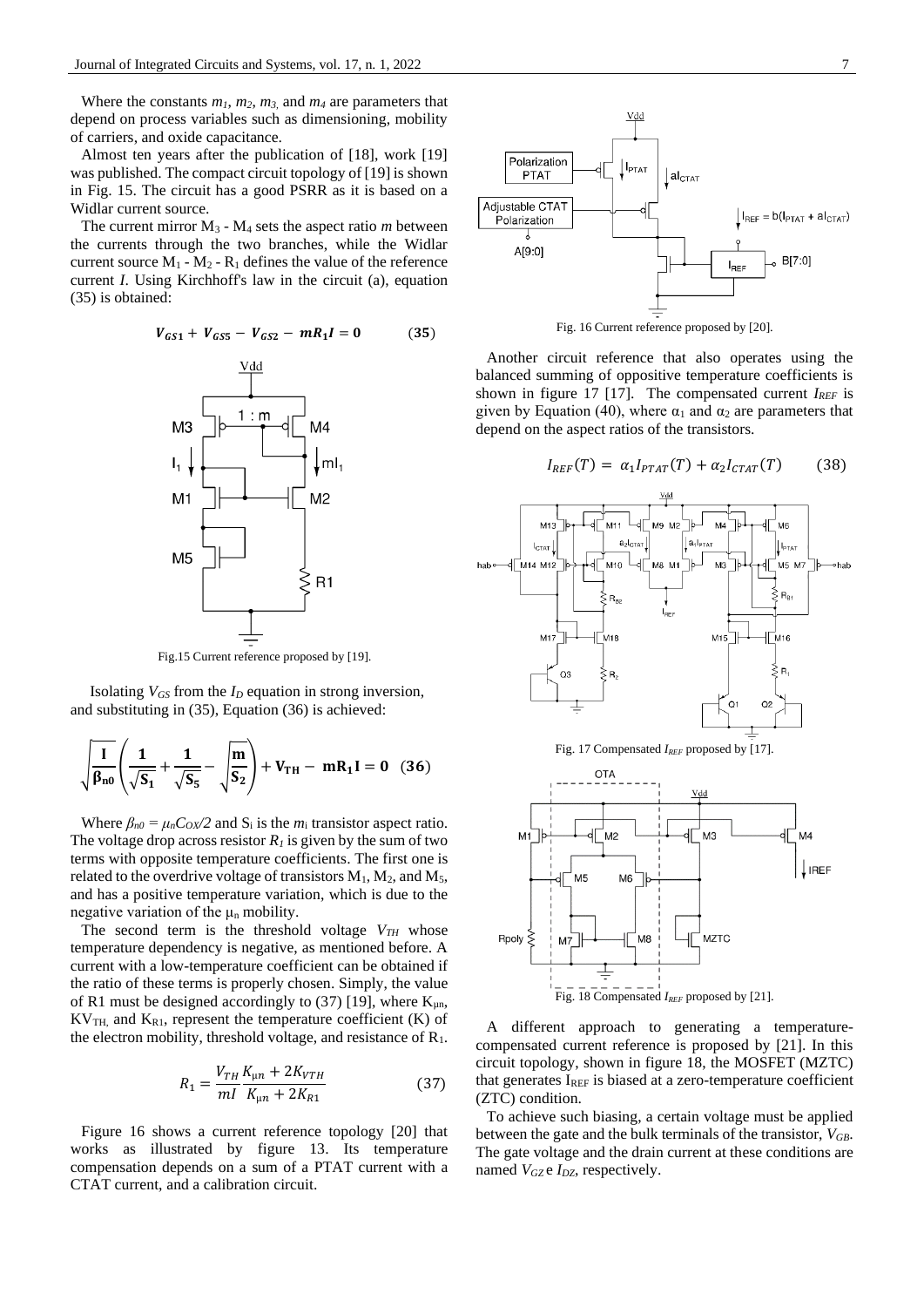The condition causes a mutual cancellation effect of the channel carrier mobility and the threshold voltage dependence on temperature, forcing the drain current to present low dependency on the temperature operation.

#### **VI. LOW VOLTAGE/LOW POWER IMPLEMENTATIONS**

The demand for low supply voltage and low power operation is very important for several applications, for instance, portable equipment (e.g., watches and smartphones), implantable devices (e.g., pacemakers and hearing aids), autonomic systems enabled to communicate to the internet-of-things infrastructure, and wireless-sensors (e.g., temperature or pressure sensors). To assure lifelong autonomous operations of some of these devices, their power sub-system often has to harvest energy from natural energy sources such as ambient light, motion, heat, and pressure variations. In some cases, just 500 nW is extracted from the environment in the best operations cases [23]. In the above scenario, low voltage and low power constraints are also needed for current reference topologies.

An example of topology that presents a  $V_{DDMIN}$  lower than 1 V is proposed by [12]. The proposed circuit generates simultaneously voltage and current references. The topology is shown in Fig. 19 and *IREF* is given by Equation 39.



$$
I_{REF} = \frac{V_{DSN2} + V_{DSN4}}{R_1} \left(\frac{S_{P4}}{S_{P3}}\right) + \frac{V_{SGP10} - V_{SDP11}}{R_3} \left(\frac{S_{P7}}{S_{P8}}\right) \tag{39}
$$

For applications requiring ultra-low power consumption, the circuit proposed by [22], shown in Fig. 20, is recommended. The output current is generated by a MOSFET operating in weak inversion mode. Accordingly, to equation (27), it is possible to see that the current depends on  $U_T^2$ ,  $V_{TH}$ , and also µo. Since these three parameters depend on the temperature operation, the temperature dependence of  $I_{REF}$ can be modeled by an equation with many variables. The proposed topology achieves the temperature compensation by the generation of gate-source voltages with a specific temperature coefficient (i.e., CTAT) that cancels the effects of temperature in the above three parameters. The approach to force a biasing condition that results in a low TC output current is similar to that of [21].

Finally, Table II provides a summary of all discussed works at a glance. As expected, different performance parameters are achieved by each work, which illustrates that the right selection of the current reference topology is mandatory for achieving the product specification.



#### **VII. CONCLUSION**

This work presents key concepts of CMOS current reference circuits. Basic and some state-of-art circuits were discussed. In summary, this paper aims to be used as a guideline for students and integrated circuit designers.

## **ACKNOWLEDGEMENTS**

The authors would like to acknowledge the SBMICRO society and the APCI – Support Program for Integrated circuits in Brazilian Universities. Moreover, we would like to thank FAPEMIG, CAPES, and CNPq.

#### **REFERENCES**

[1] W. B. Yang et al, "Temperature insensitive current reference for the 6.27 MHz oscillator," In *International Symposium on Integrated Circuits*, 2011, IEEE, p. 559-562.

[2] F. Yuan, *CMOS current-mode circuits for data communications*, Springer Science & Business Media, 2007.

[3] J. Luo et al, "An IC manufacturing yield model considering intra-die variations," In *Proceedings of the 43rd annual Design Automation Conference*, 2006, p. 749-754.

[4] L. Fassio et al, "A 0.6-to-1.8 V CMOS Current Reference with Near-100% Power Utilization," *IEEE Transactions on Circuits and Systems II: Express Briefs*, v. 68, n. 9, p. 3038-3042, 2021.

[5] E. Le Sueur, and G. Heiser, "Dynamic Voltage and Frequency Scaling: The Laws of Diminishing Returns," In *Proc. Of the 2010 Internacional conference on Power Aware Computing and Systems (HotPower ́10)*, 2010, pp. 1-5.

[6] L. Klibanov, "Integrated Resistors for an Advanced Node CMOS," *EETimes*, v. 11, 2016.

[7] F. Maloberti, *Analog design for CMOS VLSI Systems*, Springer Science & Business Media: 2006, 646.

[8] P. E. Allen and D. R. Holberg, *CMOS analog circuit design*, Elsevier, New York: 2011,783.

[9] D. M. Colombo et al, "A CMOS 25.3 ppm/ºC bandgap voltage reference using self-cascode composite transistor," In *IEEE Latin American Symposium on Circuits and Systems (LASCAS), 20212*, Playa del Carmen, Mexico. Proceedings [...]. Playa del Carmen, Mexico: IEEE, p. 1-4.

[10] L. H. C. Ferreira, T. C. Pimenta, R. L. Moreno, "A CMOS threshold voltage reference source for very-low-voltage applications," *Microelectronics Journal*, v. 39, n. 12, 2008, p. 1867-1873.